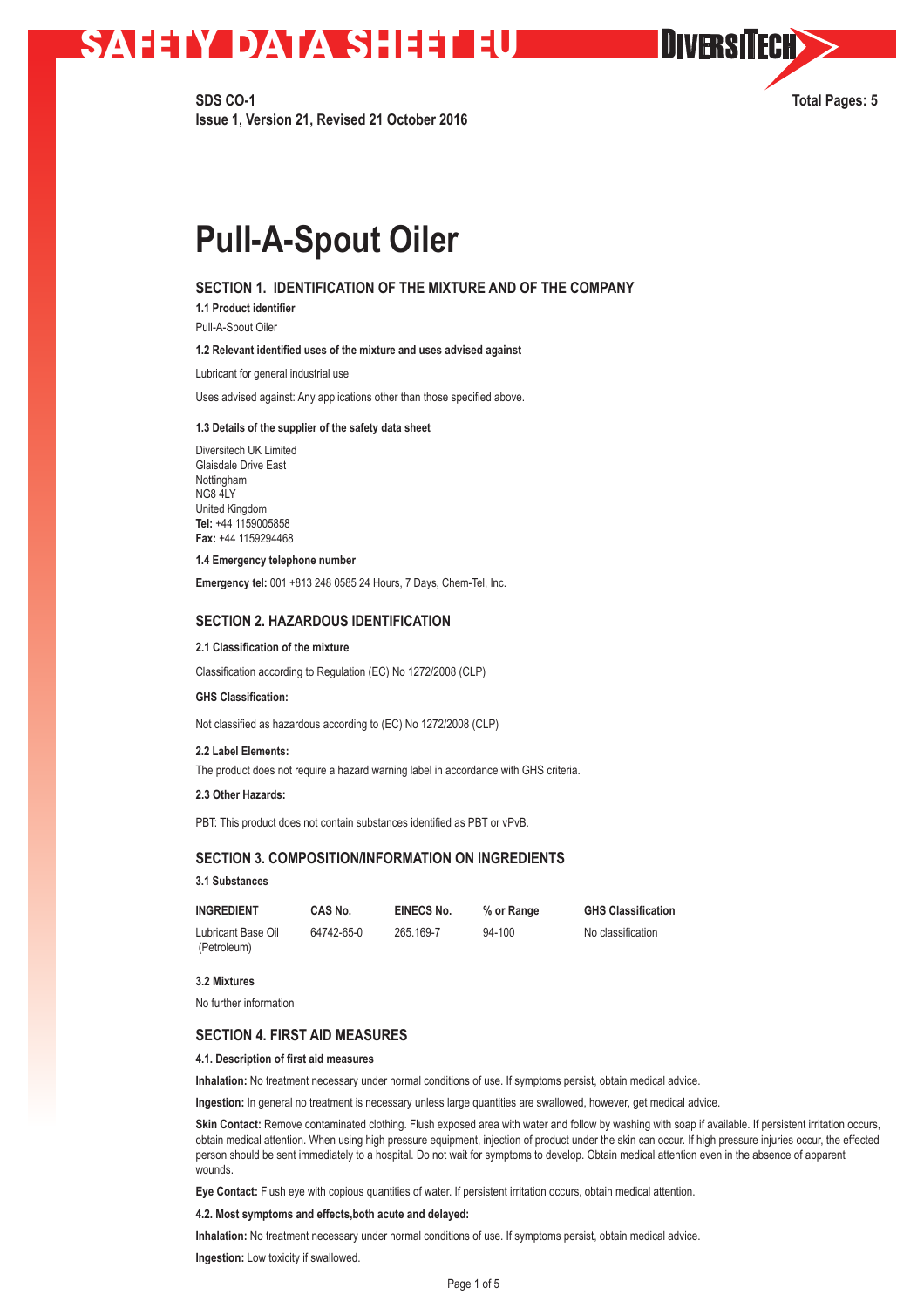# **Pull-A-Spout Oiler**

# **SECTION 4. FIRST AID MEASURES (cont.)**

Skin Contact: Prolonged or repeated skin contact without proper cleaning can clog the pores of the skin resulting in disorders such as oil acne/ folliculitis.

**Eye Contact:** May cause slight irritation to eyes.

#### **4.3 Indication of any immediate medical attention and special treatment needed**

**Other Information:** High-pressure injection under the skin may cause serious damage including local necrosis. Used oil may contain harmful impurities. Oil acne/folliculitis signs and symptoms may include formation of black pustules and spots on the skin of exposed areas. Local necrosis is evidenced by delayed onset of pain and tissue damage a few hours following injection. Ingestion may result in nausea, vomiting and/or diarrhea

**DIVERSITECH>>** 

**Aggravated Medical Condition:** Pre-existing medical conditions of the following organ(s) or organ system(s) may be aggravated by exposure to this material: Skin.

#### **SECTION 5. FIREFIGHTING MEASURES**

#### **5.1 Suitable and Unsuitable Extinguishing Media:**

Any extinguisher suitable for Class B fires, dry chemical, CO<sub>2</sub>, water spray or firefighting foam.

#### **5.2 Special Equipment and Precautions for Fire–Fighters:**

Firefighters should wear NIOSH/MSHA-approved pressure-demand self-contained breathing apparatus with full face piece and full protective clothing. Isolate area around container involved in fire. Burning fluid may evolve irritating/noxious fumes, smoke carbon monoxide, and minor amounts of sulfur and nitrogen. Water may cause frothing or splattering when used as an extinguishing agent.

#### **5.3 Advice for fire-fighters**

Wear self contained breathing apparatus. Wear protective clothing to prevent contact with skin or eyes.

### **SECTION 6. ACCIDENTAL RELEASE MEASURES**

**6.1 Personal Precautions, Protective Equipment and Emergency Procedures:** Avoid contact with spilled or released material. For guidance on selection of personal protective equipment. See Exposure Controls/Personal Protection Section of this SDS. See Disposal Considerations Section for information on disposal. Observe all relevant local and international regulations.

Avoid contact with skin and eyes. Use appropriate containment to avoid environmental contamination. Prevent from spreading or entering drains, ditches or rivers by using sand, earth, or other appropriate barriers.

Slippery when spilt. Avoid accidents, clean up immediately. Prevent from spreading by making a barrier with sand, earth or other containment material. Reclaim liquid directly or in an absorbent.

Soak up residue with an absorbent such as clay, sand or other suitable material and dispose of properly.

#### **6.2 Environmental precautions**

Do not discharge into drains or rivers

# **SECTION 7. HANDLING AND STORAGE**

**7.1 Precautions for Safe Handling:** Avoid contact with skin, eyes, and clothing. Keep this and all chemicals out of the reach of children.

**7.2 Conditions for Safe Storage, Including any Incompatibilities:** Store in a dry, cool, well-ventilated area. Empty containers retain residue and can be dangerous. All containers should be disposed of in an environmentally safe manner, and in accordance with all governmental regulations. Empty drums should be consigned to a licensed drum reconditioner. Storage Temperature: 0 - 50 °C / 32 - 122 °F. **Recommended Materials:** For containers or container linings, use mild steel or high density polyethylene.

**7.3 Specific end use(s):**

Lubricant for general industrial use Industrial section specific solution: None.

# **SECTION 8. EXPOSURE CONTROLS/PERSONAL PROTECTION**

**8.1 Control parameters:**

**White Mineral Oil: OSHA:** 5 mg/m3, 8 hour (oil mist) **ACGIH:** 10 mg/m3, 8 hour (oil mist)

**Appropriate Engineering Controls:** Local exhaust is recommended when used in enclosed areas. Use in a well-ventilated area. If mist is being generated and exceeds the TLV, a respiratory program meeting OSHA 1910.134 and ANSI Z88.2 requirements must be followed.

**Skin Protection:** Neoprene or nitrile gloves recommended to minimize skin contact. Other materials may be used if there is documented evidence of compatibility.

**Eye Protection:** Safety glasses (ANSI Z87.1) or approved equivalent.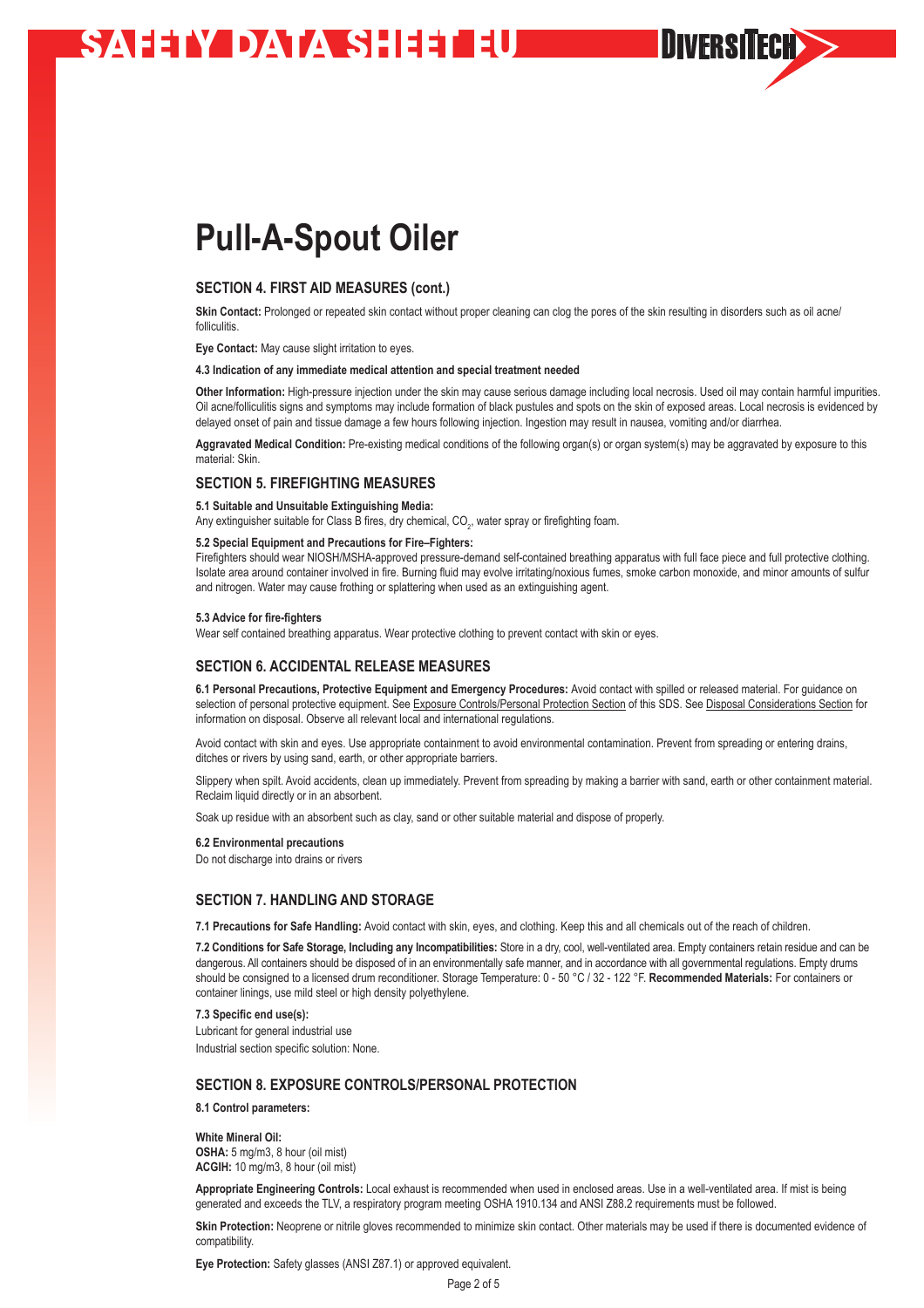# **Pull-A-Spout Oiler**

# **SECTION 8. EXPOSURE CONTROLS/PERSONAL PROTECTION**

**Other Protective Clothing:** Neoprene aprons, overshoes, over-sleeves or other impervious clothing as necessary to minimize exposure.

**Work Hygienic Practices:** Use proper industrial hygiene practices to minimize hazardous exposure. Wash hands after handling this material, and before eating, smoking or using the bathroom.

# **SECTION 9. PHYSICAL AND CHEMICAL PROPERTIES**

**9.1 Information on basic physical and chemical properties**

**Odor:** Petroleum odor<br> **Odor Threshold:** Not established<br> **Solubility in water:** Insoluble in water<br> **Octanol/Water Partition Coefficient: pH @ 25°C:** Not applicable **Autoignition Temperature:** 224°C (COC)<br>**Melting Point (Pour Point):** Not applicable **Autor Decomposition Temperature:** Not availab **Boiling Point:** >260°C (176°F) **Flash Point:** 165°C (330°F) COC **Freezing Point:** Not applicable **Evaporation Rate (Water = 1):** > 10 **Flammable Limits:** LEL: 0.9% by volume UEL: 7.0% by volume **Vapor pressure (mm Hg):** <0.01 mm Hg **Vapor Density (Air = 1):** < 5

**Appearance:** Light yellow liquid<br> **Odor:** Petroleum odor<br> **Odor:** Petroleum odor **Odor Threshold:** Not established **Consumer Social Consumer Partition Coefficient:** Not available pH @ 25°C: Not applicable pH @ 25°C: Not applicable **Decomposition Temperature:** Not available

DIVERSITECH

**9.2 Other information**

No further details

#### **SECTION 10. STABILITY AND REACTIVITY**

**10.1 Chemical Stability:** Stable.

**10.2 Possibility of Hazardous Reactions:** Will not occur.

**10.3 Conditions to Avoid:** Excessive heat; formation of oil mist.

**10.4 Incompatible Materials:** Strong oxidizers, strong alkalis, strong acids, and compressed oxygen.

10.5 Hazardous Decomposition Products: Analogous compounds evolve carbon monoxide, carbon dioxide, and other unidentified fragments when burned.

# **SECTION 11. TOXICOLOGICAL INFORMATION**

**11.1 Information on toxicological effects** 

**Potential Health Effects:**

**11.1.1 Inhalation:** No treatment necessary under normal conditions of use. If symptoms persist, obtain medical advice.

**11.1.2 Ingestion:** Not expected to be toxic.

**11.1.3 Skin Contact:** Prolonged or repeated skin contact without proper cleaning can clog the pores of the skin resulting in disorders such as oil acne/ folliculitis.

**11.1.4 Eye Contact:** May cause slight irritation to eyes.

**11.1.5 Other Information:** High-pressure injection under the skin may cause serious damage including local necrosis. Used oil may contain harmful impurities. Oil acne/folliculitis signs and symptoms may include formation of black pustules and spots on the skin of exposed areas. Local necrosis is evidenced by delayed onset of pain and tissue damage a few hours following injection. Ingestion may result in nausea, vomiting and/or diarrhea. **11.1.6 Aggravated Medical Condition:** Pre-existing medical conditions of the following organ(s) or organ system(s) may be aggravated by exposure to this material: Skin.

**11.1.7 Carcinogenic effects:** Product contains mineral oils of types shown to be non-carcinogenic in animal skin-painting studies. Highly refined mineral oils are not classified as carcinogenic by the International Agency for Research on Cancer (IARC). Other components are not known to be associated with carcinogenic effects.

**Teratogenicity/Reproductive toxicity:** Not expected to be a hazard.

**Mutagenic effects:** Not considered a mutagenic hazard.

**11.1.8 Numerical Measures of Toxicity:**

**Acute Oral Toxicity:** Expected to be of low toxicity: LD50 > 5000 mg/kg, Rat

**Acute Dermal Toxicity:** Expected to be of low toxicity: LD50 > 5000 mg/kg, Rabbit

**Acute Inhalation Toxicity:** Not considered to be an inhalation hazard under normal conditions of use.

# **SECTION 12. ECOLOGICAL INFORMATION**

**12.1 Toxicity:** No data available

**12.2 Persistence and Degradability:** Expected to be not readily biodegradable. Major constituents are expected to be inherently biodegradable, but the product contains components that may persist in the environment.

**12.3 Bioaccumulative Potential:** Contains components with the potential for bioaccumulation.

Mobility in Soil: Liquid under most environmental conditions. Floats on water. If it enters soil, it will adsorb to soil particles and will not be mobile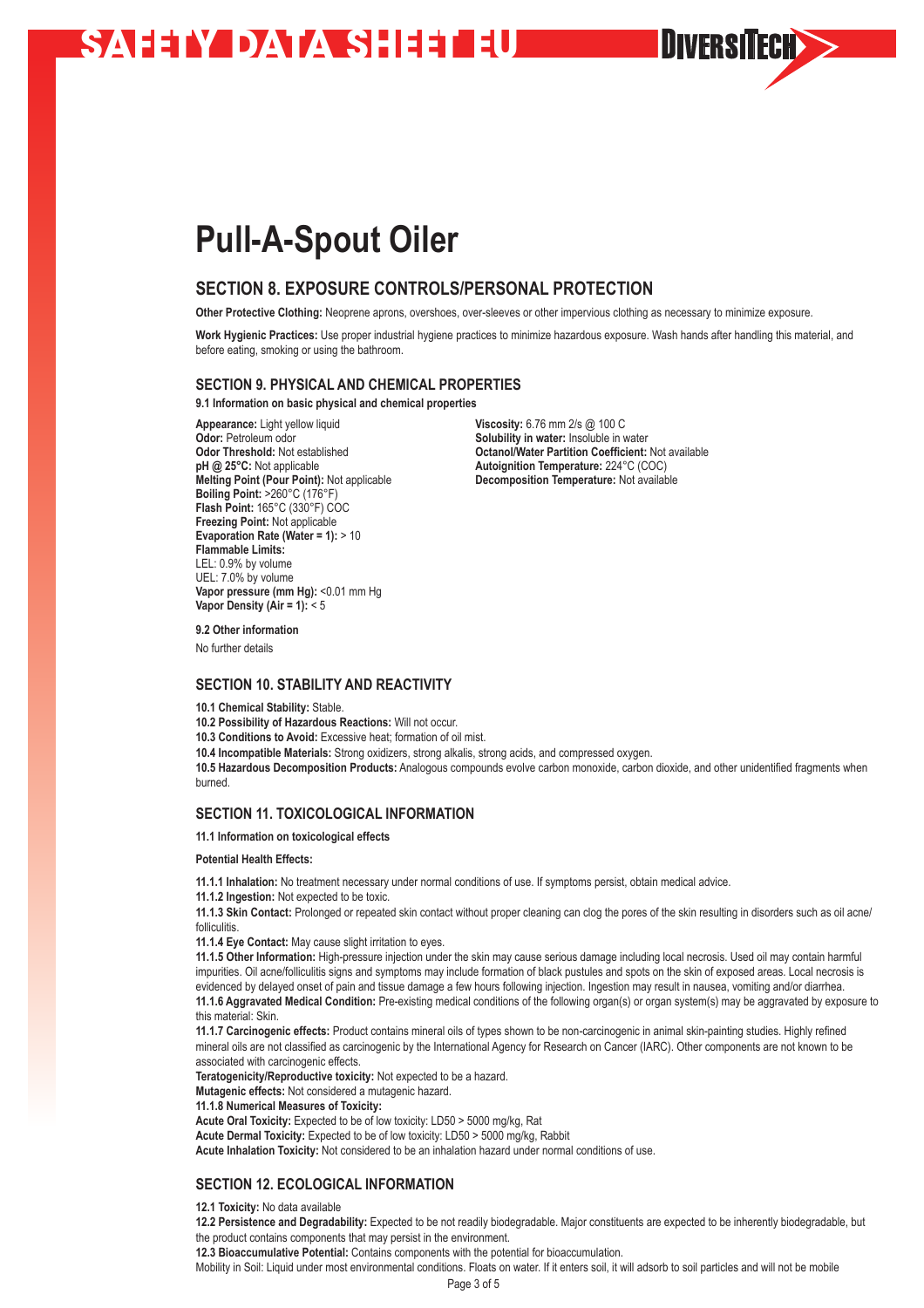# **Pull-A-Spout Oiler**

# **SECTION 12. ECOLOGICAL INFORMATION (cont.)**

**12.4 Other Adverse Effects:** Product is a mixture of non-volatile components, which are not expected to be released to air in any significant quantities. Not expected to have ozone depletion potential, photochemical ozone potential or global warming potential.

DIVERSITECH

# **SECTION 13. DISPOSAL CONSIDERATIONS**

**13.1 Material Disposal:** Recover or recycle if possible. It is the responsibility of the waste generator to determine the toxicity and physical properties of the material generated to determine the proper waste collection and disposal methods in compliance with applicable regulations. Do not dispose into the environment, in drains or water courses.

**13.2 Container Disposal:** Dispose in accordance with prevailing regulations, preferably to a recognized collector or contractor. The competence of the collector or contractor should be established beforehand.

**13.3 Local Legislation:** Disposal should be in accordance with applicable regional, national, and local laws and regulations.

#### **SECTION 14. TRANSPORTATION INFORMATION**

**14.1 UN Number:** None

- **14.2 UN Proper Shipping Name:** None
- **14.3 Transport Hazard Class(es):** Packing group: None
- **14.4 Environmental Hazards:** Not environmentally Hazardous Substance of Marine Pollutant
- **14.5 ADR/RID Transport Information:** Not dangerous for transport under ADR/RID, IMO and IATA/ICAO regulations.
- **14.6 ADR/RID Class:** None Allocated
- **14.7 ADR/RID Packing Group:** None Allocated
- **14.8 IMDG Hazard Class:** None Allocated
- **14.9 IMDG Packing Group:** None Allocated
- **14.10 ADNR Class:** None Allocated
- **14.11 ADNR Item:** None Allocated
- **14.12 IATA Hazard Class:** None Allocated
- **14.13 IATA Packing Group:** None Allocated

**14.14 Transport in bulk according to Annex II of MARPOL73/78 and the IBC Code:** Not applicable

# **SECTION 15. REGULATORY INFORMATION**

#### **15.1 Safety, health and environmental regulations/legislation specific for the substance or mixture**

The regulatory information given above only indicates the principal regulations specifically applicable to the product described in the safety data sheet. The user's attention is drawn to the possible existence of additional provisions which complete these regulations. Refer to all applicable national, international and local regulations or provisions.

#### **15.2 Chemical safety assessment**

A chemical safety assessment has not been conducted.

### **SECTION 16. OTHER INFORMATION:**

#### **Other information**

This safety data sheet is prepared in accordance with Regulation (EC) No 1272/2008 (CLP).

**Revision Summary:** All Sections: New GHS Format

### **Abbreviations:**

UN Model Regulations means the Model Regulations annexed to the most recently revised edition of the Recommendations on the Transport of Dangerous Goods published by the United Nations.

IMDG Code means the International Maritime Dangerous Goods code, as amended.

ADR means the European Agreement concerning the International Carriage of Dangerous Goods by Road, as amended.

RID means the Regulations concerning the International Carriage of Dangerous Goods by Rail, as amended.

ADN means the European Agreement concerning the International Transport of Dangerous Goods by Inland Waterways, as amended.

#### **Sources of Key Data:**

UK Regulatory References: The Control of Substances Hazardous to Health Regulations 2002 (as amended 2004).

European Regulation (EC) No 1272/2008 on classification, labeling and packaging of substances and mixtures.

Approved Code of Practice: Safety Data Sheets for Substances and Preparations. Classification and Labelling of Substances and Preparations Dangerous for Supply. British Workplace Exposure Limits EH40.

Classification and Labelling Guidance: Globally Harmonized System of Classification and Labelling of Chemicals (GHS), Annex 2 Precautionary Statement and Pictograms: Globally Harmonized System of Classification and Labelling of Chemicals (GHS), Annex 3 Guidance on the Preparation of Safety Data Sheets: Globally Harmonized System of Classification and Labelling of Chemicals (GHS), Annex 4